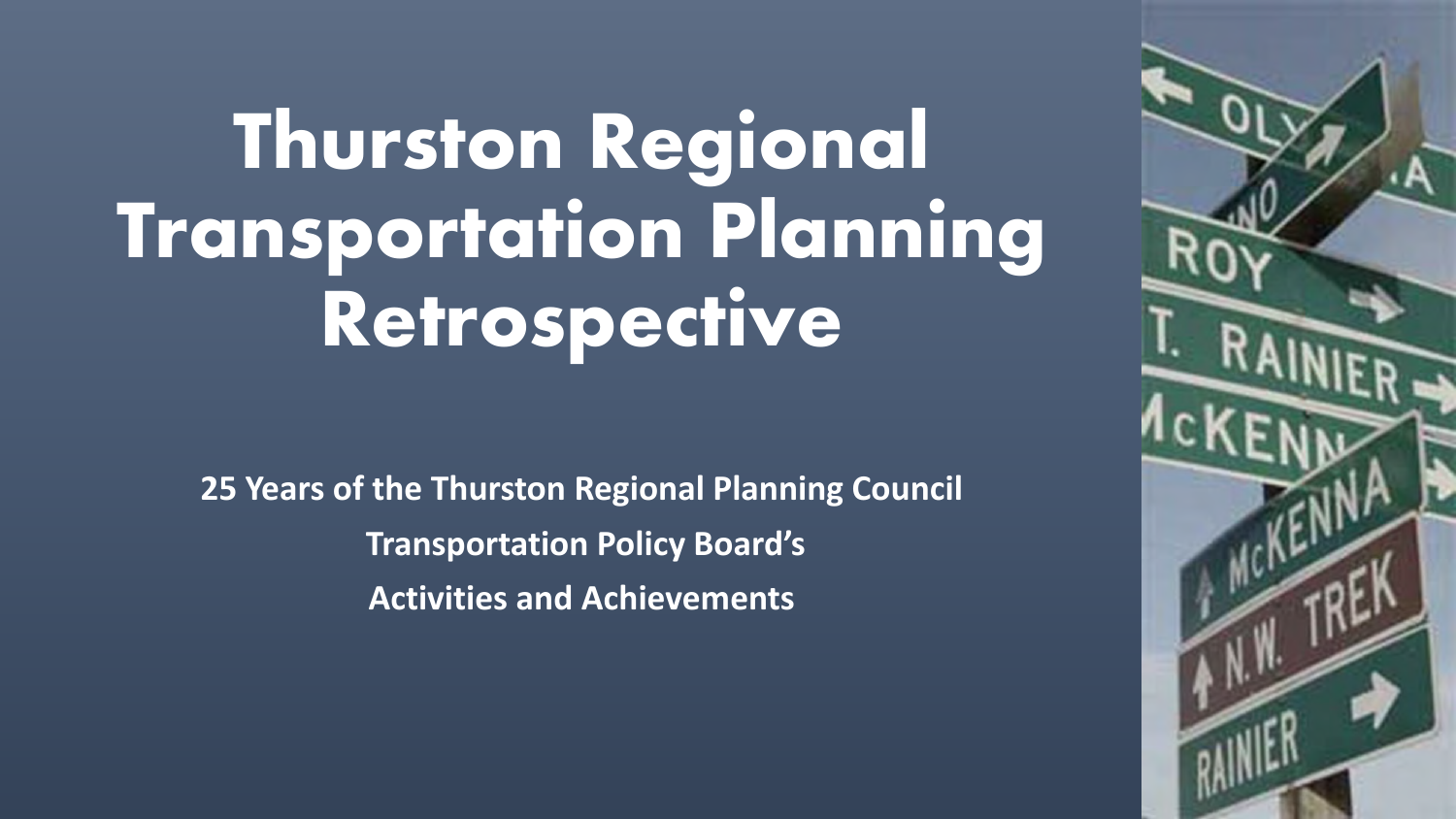### Genesis of MPOs and TRPC

- **1962 Federal – Aid Highway Act** created federal requirements for urban transportation planning and led to the formation of MPOs
- **1965 Housing and Urban Development Act** encouraged the formation of regional planning organizations controlled by elected rather than appointed officials
- **1966 Thurston County Planning Department and Commission** -established by the County Commissioners who proposes the establishment of a regional planning organization to address population growth in the county's urban center
- **1967 Thurston Regional Planning Council** was established

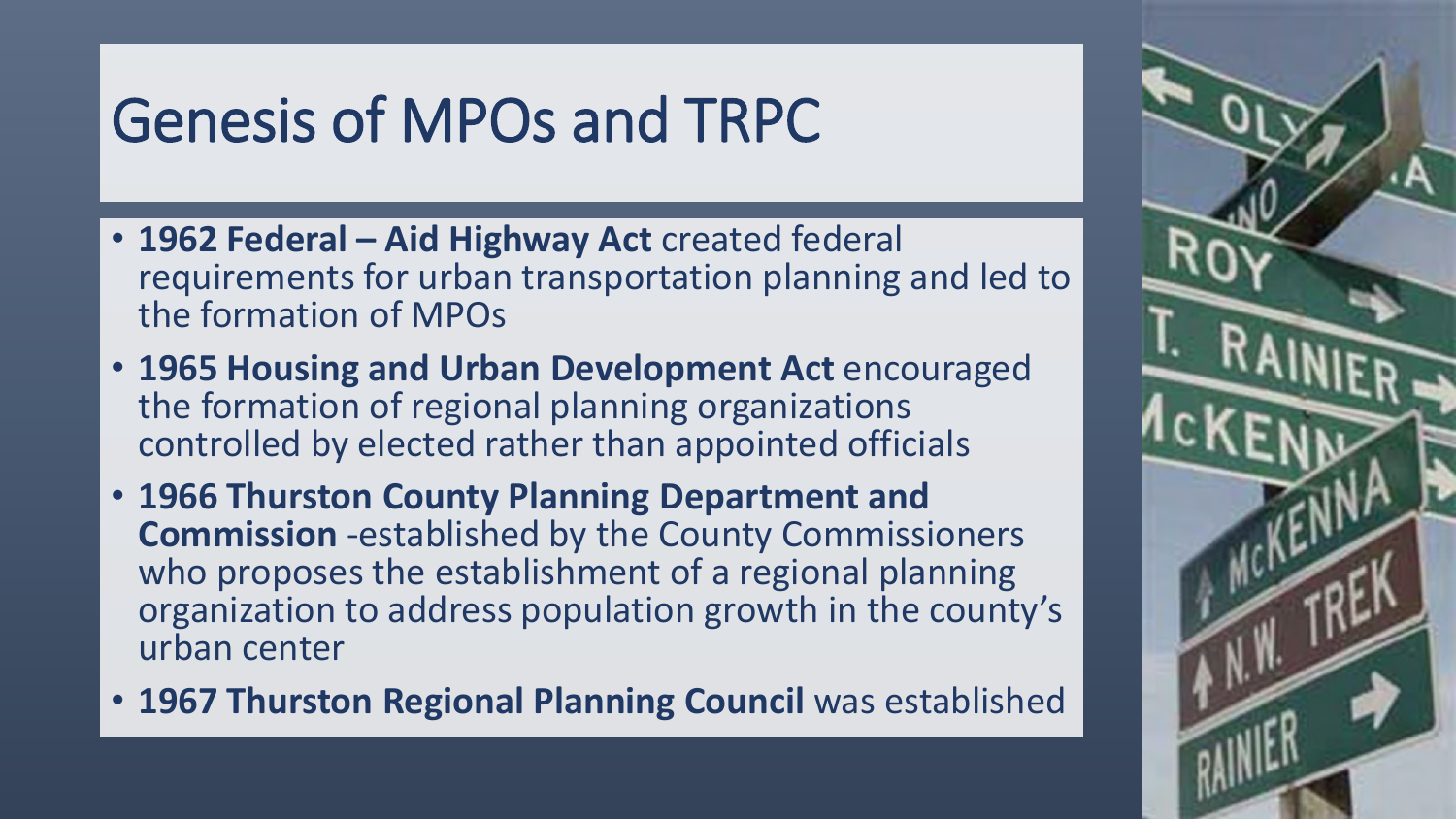# Early Regional Transportation Planning Projects and Programs

- 1972 County-wide Trails Inventory
- 1975 *Thurston Regional Transportation and Planning Study* 1<sup>st</sup> RTP
- **1982 Governor Spellman designates TRPC an MPO** for the urbanized area of Lacey, Olympia, and Tumwater
- 1982 Comprehensive Plan Coordination
- 1982 Regional Ridesharing and Flex-Time Programs Study

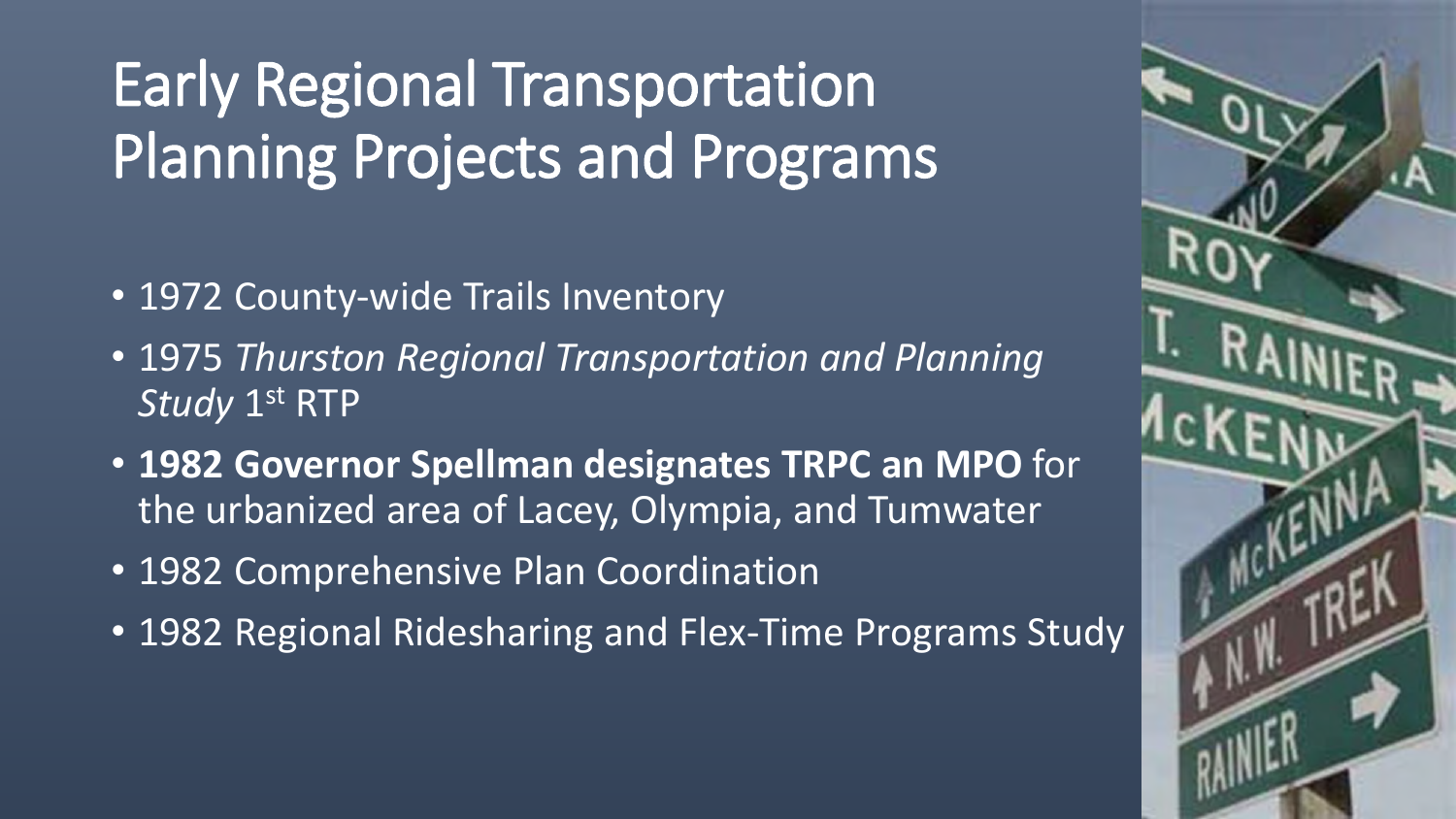### Early MPO Transportation Planning

- 1984 *Transportation System Plan for the Thurston Metropolitan Area* (Lacey, Olympia, Tumwater urbanized area)
- 1986/87 Rural/Special Needs Transportation Planning
- 1987 *Metropolitan Area Bicycle Plan*
- 1987 Amtrak Centennial Depot
- 1988 Rail Right of Way Inventory/Abandonment Analysis/Strategy initiated



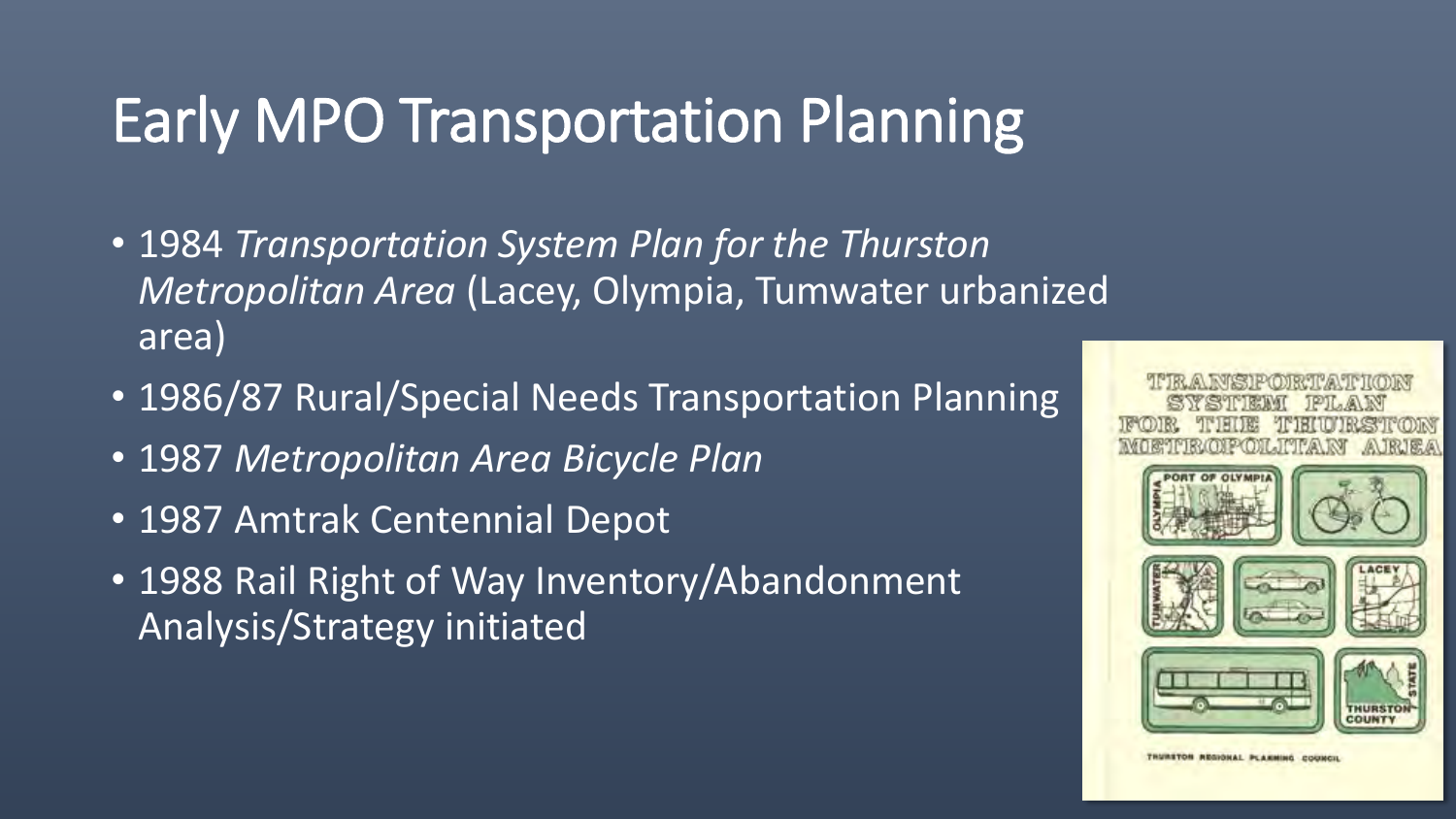# TRPC Transportation Policy Board Formation

- **1990 Growth Management Act creates Regional Transportation Planning Organizations.** RCW 47.80.040 directs each RTPO to create a Transportation Policy Board to provide policy advice to the RTPO.
- June 1990 TRPC reviews options for TPB's structure
- July 1990 TRPC approves representation for its initial TPB
	- TPB would choose its own Chair, and establish its own meeting schedule and rules
- September 1990 First assembly of the TPB

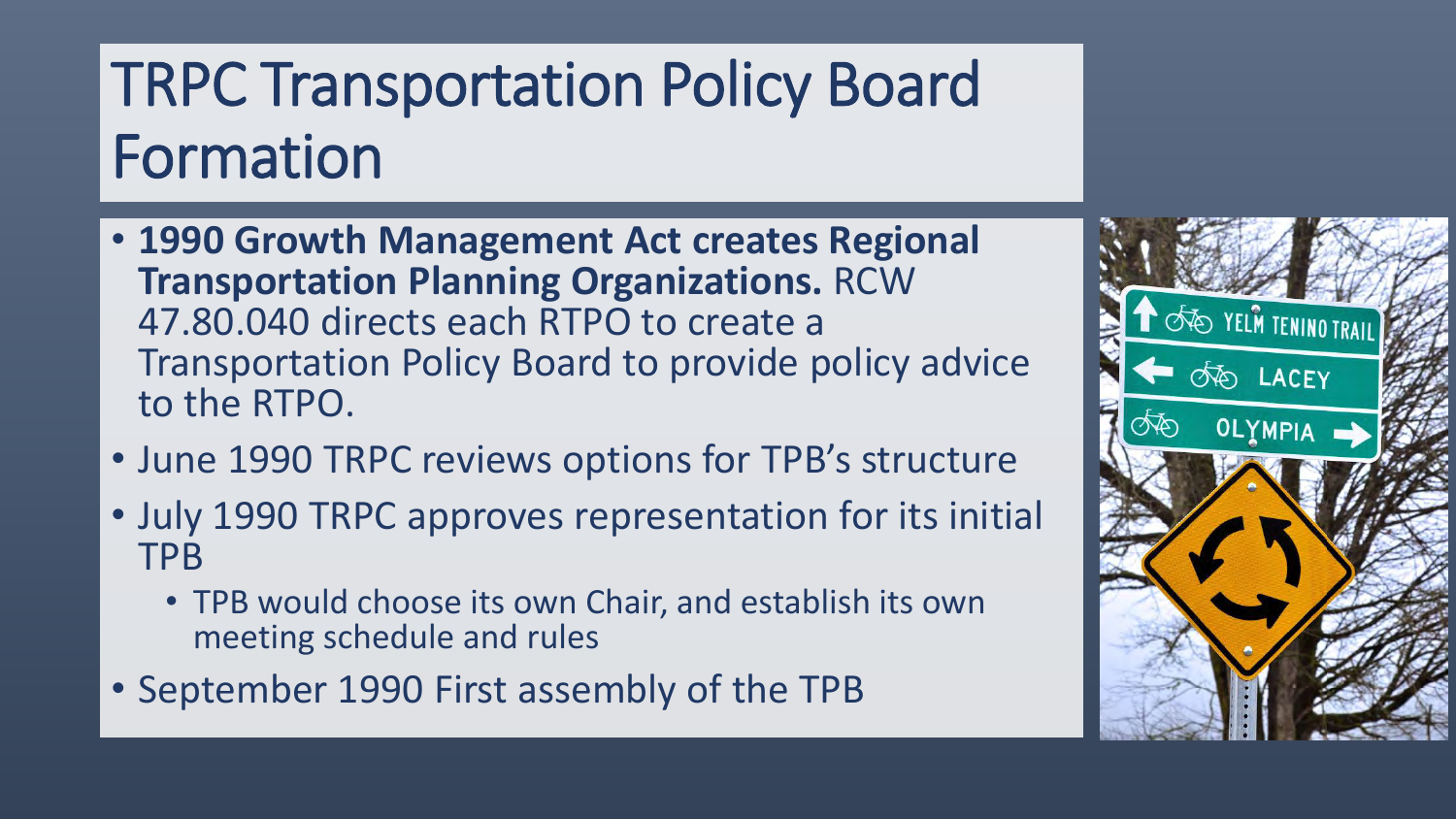# Federal Surface Transportation Authorizations and RTPs, 1990 to Present

#### **Federal Authorizations**

- 1991 Intermodal Surface Transportation Efficiency Act (ISTEA) strengthened MPOs
- 1998 Transportation Equity Act for the 21st Century (TEA-21)
- 2005 Safe, Accountable, Flexible, Efficient Transportation Equity Act: A Legacy for Users (SAFETEA-LU)
- 2012 Moving Ahead for Progress in the 21<sup>st</sup> Century Act (MAP-21)

#### **Regional Transportation Plans**

- 1993 *Transportation Future 2010: Making Connections*
- 1998 *Trans Action 2020*
- 2004 *Guiding our Future 2025*
	- 2005 to present, RTP amended annually
- 2012 RTP Update Launched





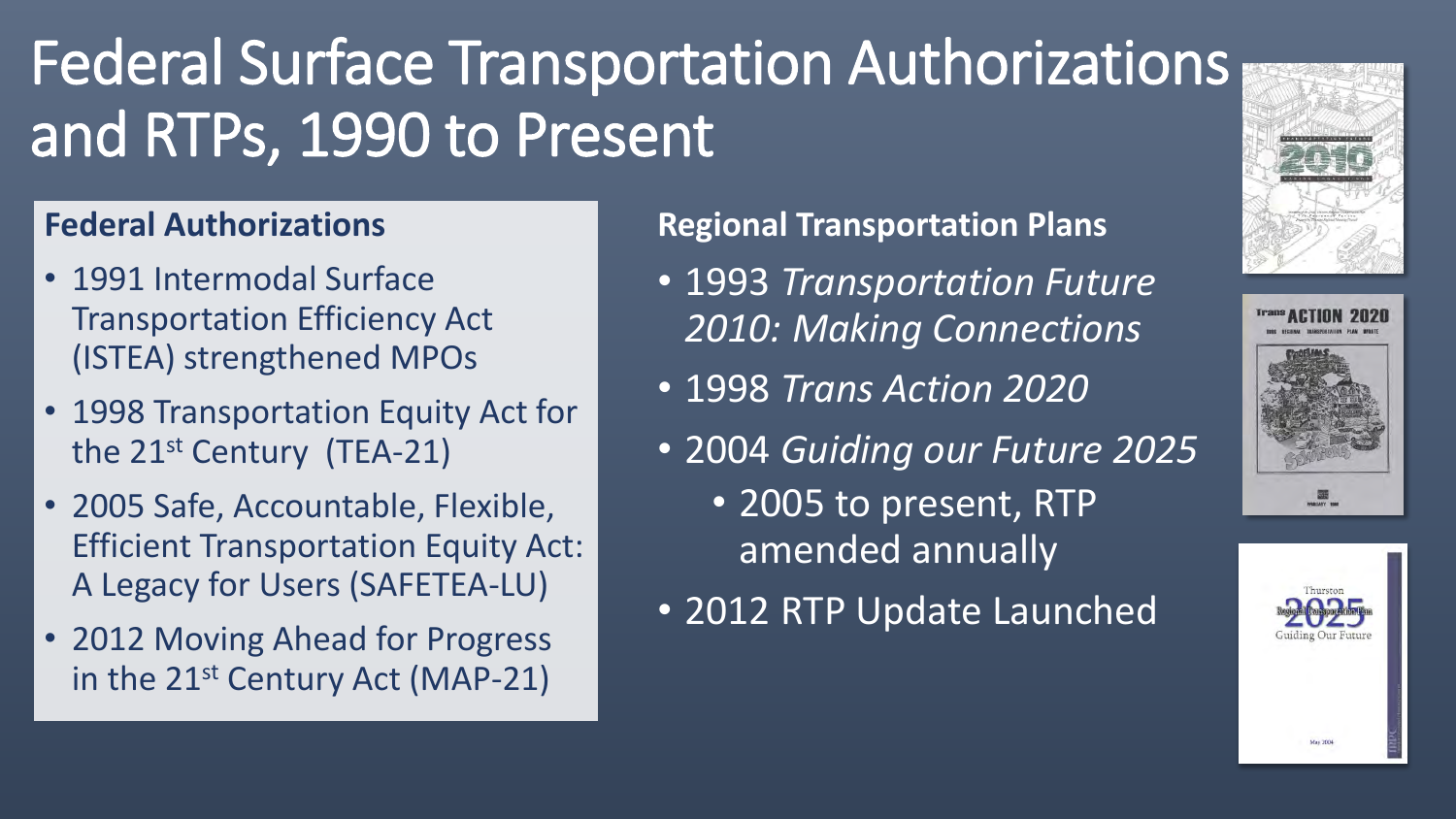### Regional Surface Transportation Program

| <b>Funding Priorities</b>                                                                 | <b>Funding Firsts</b>        | <b>Total Awards</b> |
|-------------------------------------------------------------------------------------------|------------------------------|---------------------|
| Safety<br>Preservation<br>$\bullet$ .                                                     | 1993 STP                     | \$51,290,400        |
| • System Efficiency                                                                       | 1998 Enhancement             | \$4,869,370         |
| <b>Funding Process</b>                                                                    | <b>2008 CMAQ</b>             | \$4,144,820         |
| <b>Priority Projects</b><br><b>Predictable Revenue</b><br><b>Non-Traditional Partners</b> | <b>2013 TAP</b>              | \$1,176,800         |
|                                                                                           | <b>Total Awards Combined</b> | \$61,481,390        |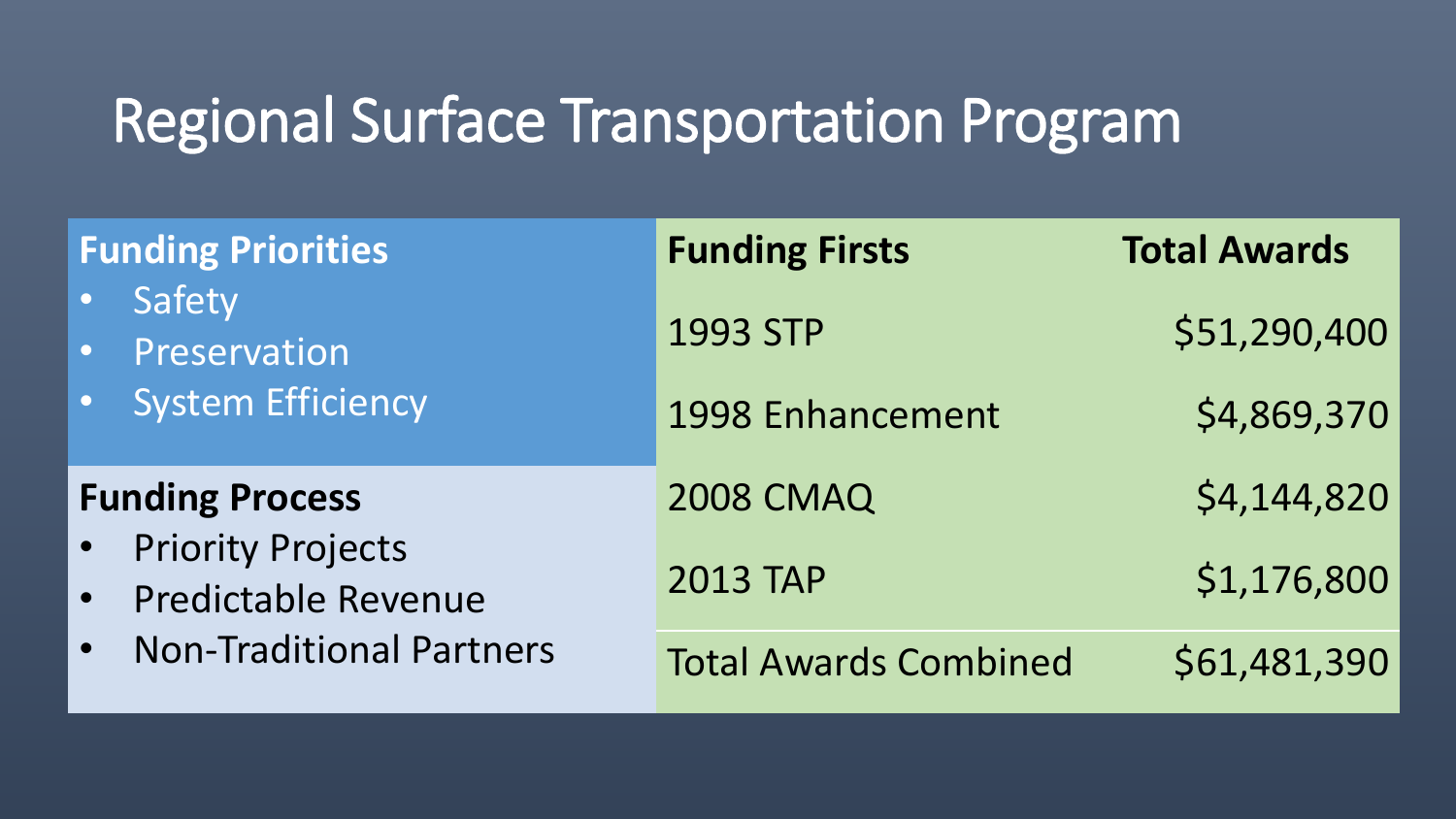### TPB Activities and Accomplishments 1990-1999

- 1990-1993 Rail Right-of-Way Inventory/Abandonment Analysis/Strategy
- 1991 Commute Trip Reduction Act becomes Law
- 1992 Urban Trails Plan
- 1993 Multi-Modal Transportation Level of Service Policy
- 1997 I-5/US 101 Origin Destination Survey
- 1998-1999 Region's First Household Travel Survey
- 1999 Guide to Transportation Finance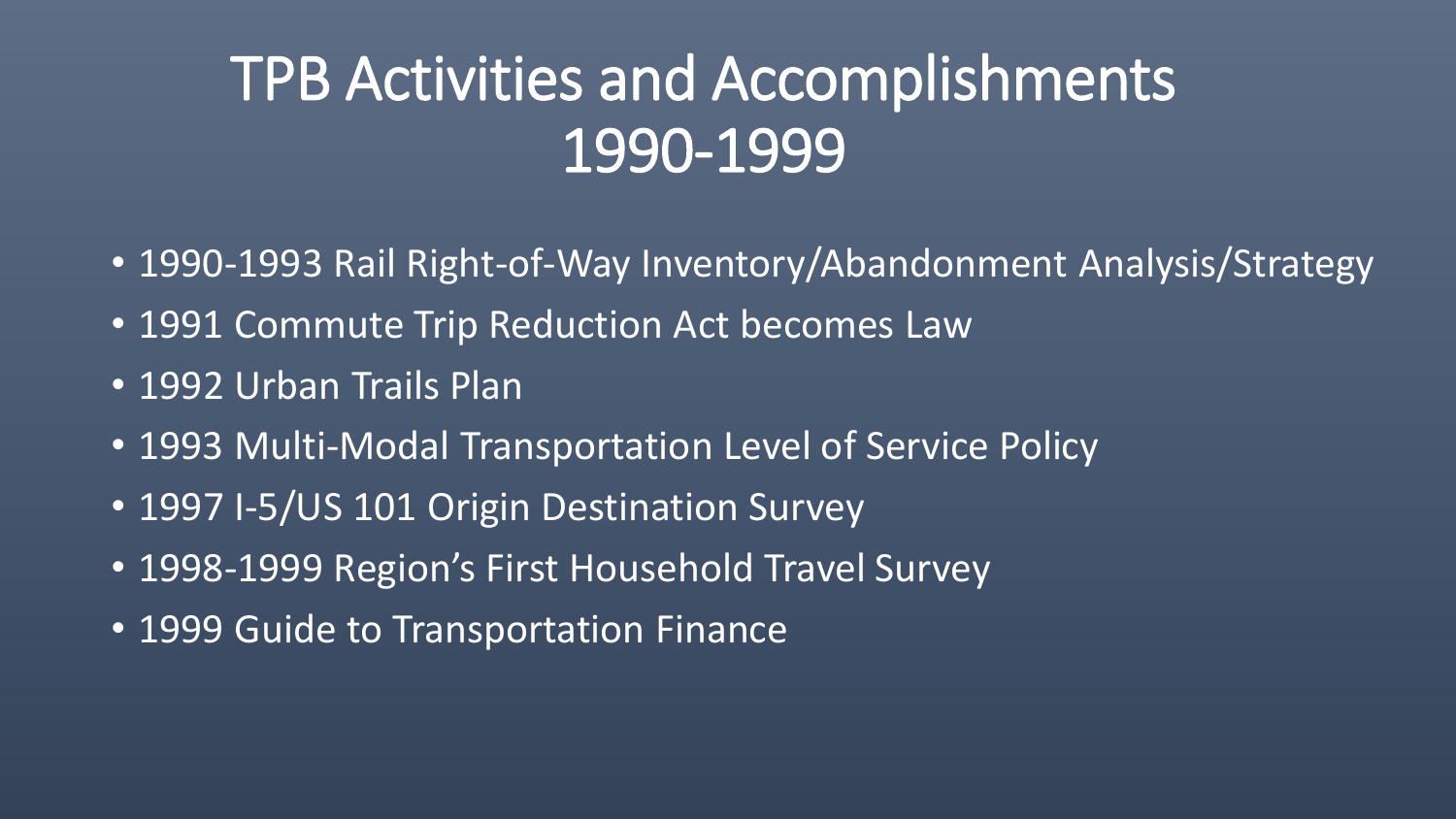# TPB Activities and Accomplishments 2000-2005

- 2001 Intelligent Transportation System (ITS) Architecture
- 2001-2014 Bridging the Gap Chehalis Western Trail
- 2001 *Planning to Stay – Ten Years of Integrating Transportation and Land use in the Thurston Region*  Forum
- 2002 *Getting There… The Land Use Transportation Connection* Forum
- 2003-2005 Vision/Reality Task Force
- 2005 Passenger Rail Workgroup
- 2005 South Thurston County License Plate Survey

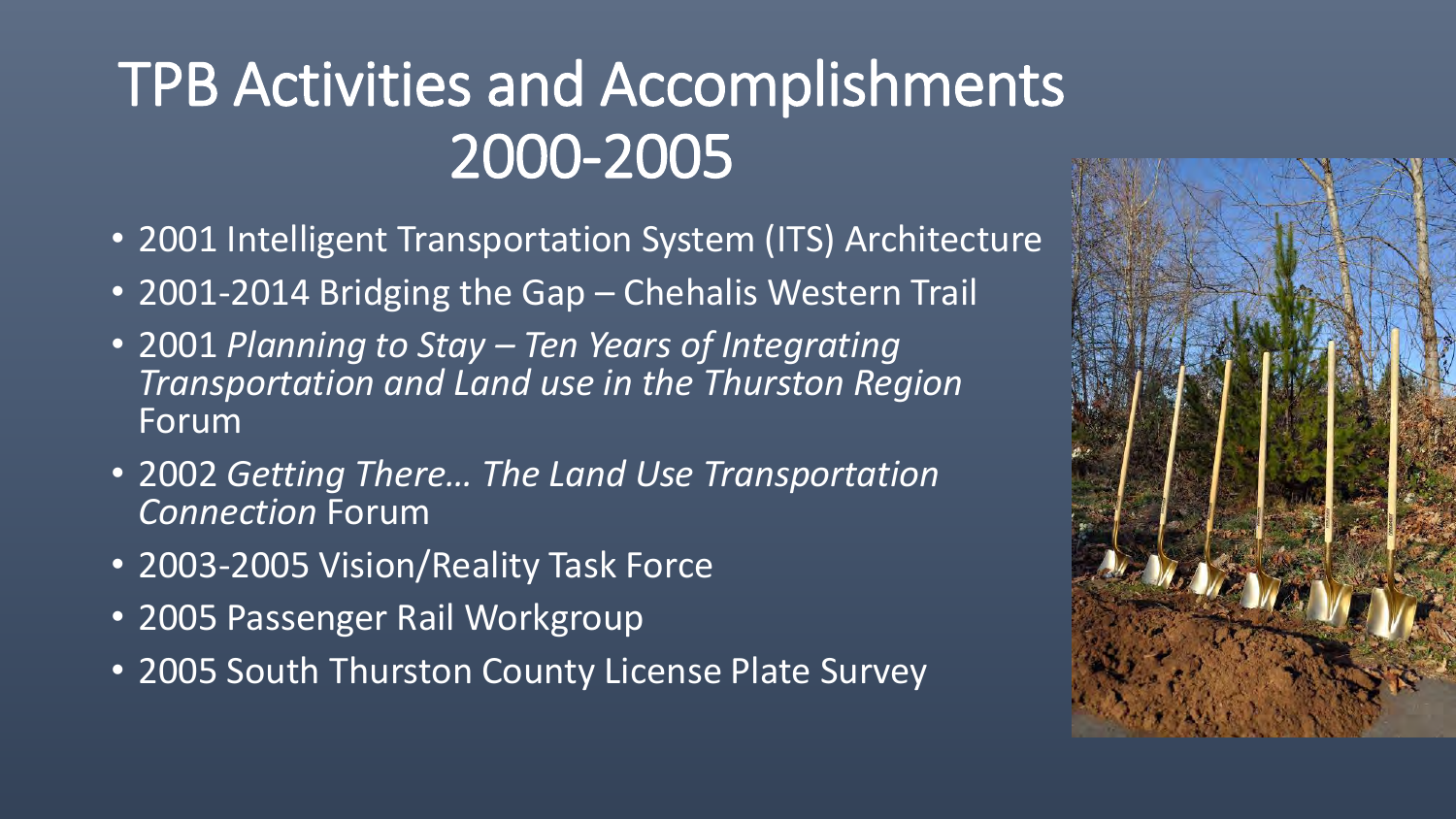# TPB Activities and Accomplishments 2006-2010

- 2007 Regional Commute Trip Reduction (CTR) Plan
- 2007 Human Services Coordinated Transportation Plan
- 2007 Regional Trails Plan
- 2009-2012 Urban Corridors Task Force
- 2009-2012 Smart Corridors Planning
- 2010 I-5/US 101 License Plate Survey